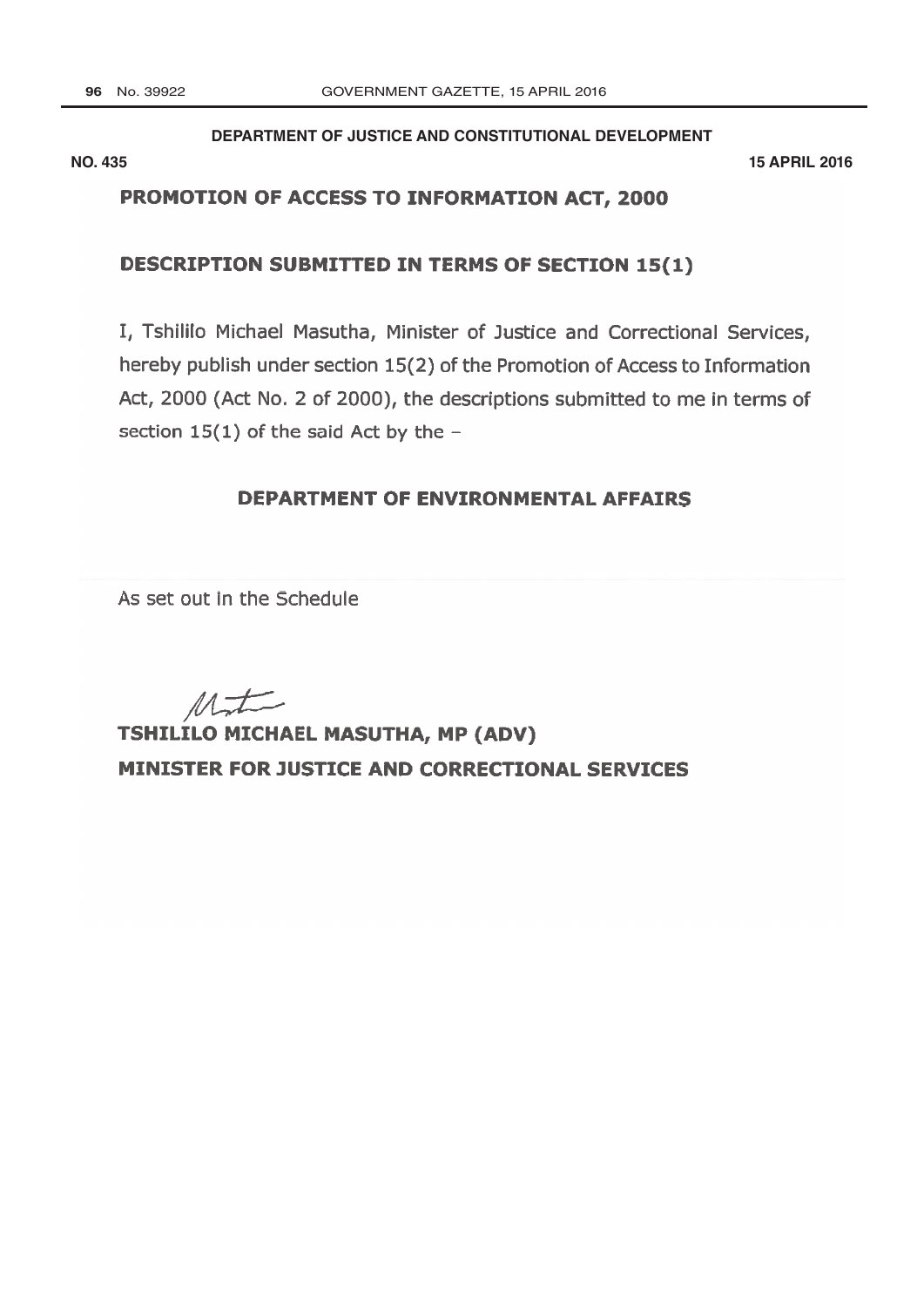#### **SCHEDULE**

# AUTOMATICALLY AVAILABLE RECORDS AND ACCESS TO SUCH RECORDS:

## [Section 15 of the Promotion of Access to Information Act, 2000 (Act 2 of 2000)]

[Regulation 5A]

| DESCRIPTION OF CATEGORY OF RECORDS AUTOMATICALLY AVAILABLE IN<br>TERMS OF SECTION 15(1)(a) OF THE PROMOTION OF ACCESS TO<br><b>INFORMATION ACT, 2000, AND OF THE MANNER OF ACCESS</b>                                                                                                                                                                                                                                                                                                          |                                                                                                  |
|------------------------------------------------------------------------------------------------------------------------------------------------------------------------------------------------------------------------------------------------------------------------------------------------------------------------------------------------------------------------------------------------------------------------------------------------------------------------------------------------|--------------------------------------------------------------------------------------------------|
| AVAILABLE FOR INSPECTION IN TERMS OF SECTION 15(1)(a)(i)                                                                                                                                                                                                                                                                                                                                                                                                                                       |                                                                                                  |
| <b>OR</b>                                                                                                                                                                                                                                                                                                                                                                                                                                                                                      |                                                                                                  |
| COPYING IN TERMS OF SECTION 15(1)(a)(ii)<br>The official to be contacted and the contact number is listed below next to the<br>relevant records                                                                                                                                                                                                                                                                                                                                                |                                                                                                  |
| 1. Authorisations/permits and licenses:-<br>1.1 Environmental Authorisations issued in<br>terms of the Environmental Impact<br><b>Assessment Regulations;</b><br>1.2 Permits issued in terms of the Biodiversity<br>Act: and<br>1.3 Licenses issued in terms of the Waste Act:<br>1.4 General Permits for Boat Based Whale<br>Watching and White Shark Cage Diving<br>1.5 Atmospheric Emission Licenses issued in<br>terms of the National Environmental<br><b>Management: Air Quality Act</b> | <b>PAIA Administrator.</b><br>Tel. no: 012 399 9336<br>Email address: psabeka@environment.gov.za |
| (the release of the abovementioned documents,<br>together with all relevant supporting                                                                                                                                                                                                                                                                                                                                                                                                         |                                                                                                  |
| documentation, will be subject to compliance<br>with section 15 (4) of PAIA, wherein certain<br>portions may be redacted, and where relevant,<br>will be released in the same form as they were<br>published during public participation process)                                                                                                                                                                                                                                              |                                                                                                  |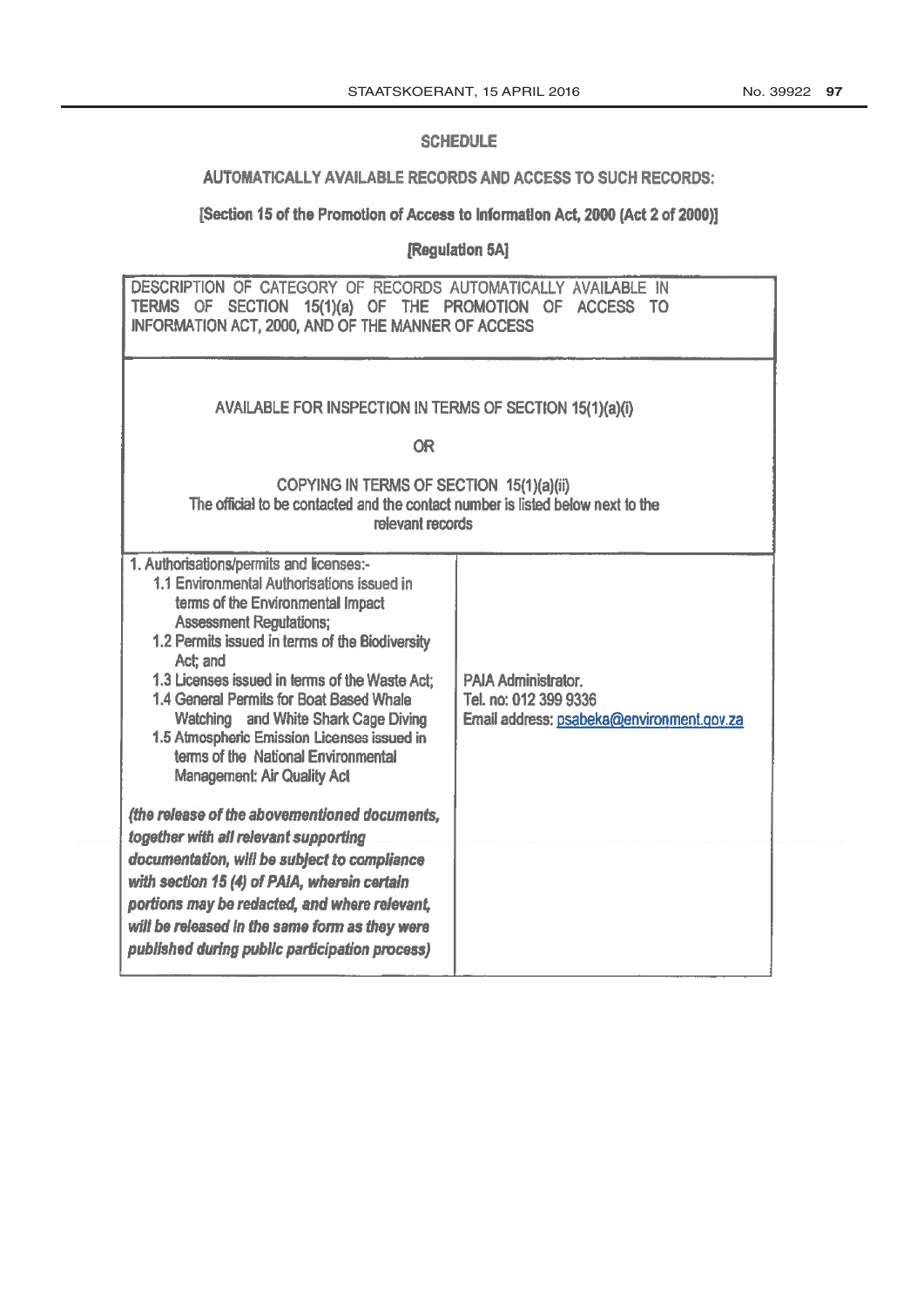| AVAILABLE FREE OF CHARGE IN TERMS OF SECTION 15(1)(a)(iii) AT                                     |  |
|---------------------------------------------------------------------------------------------------|--|
| www.environment.gov.za                                                                            |  |
|                                                                                                   |  |
| 1. The Departmental Calendar of Events                                                            |  |
| 2. Policy and legislation                                                                         |  |
| 3. Departmental Annual Reports                                                                    |  |
| 4. News Releases                                                                                  |  |
| 5. International obligations and agreements                                                       |  |
| 6. Background information on the Department's Environmental Programmes                            |  |
| 7. Natural Resource Management (NRM):-                                                            |  |
| 7.1NRM Annual Audited KPI report                                                                  |  |
| 7.2 Maps of NRM priority areas                                                                    |  |
| 7.3 Research reports and publications for NRM                                                     |  |
| 8. Maps and Graphics on the DEA Website                                                           |  |
| 9. Geographic Information Systems data sets generated by the Department on:-                      |  |
| 9.1 Protected areas                                                                               |  |
| 9.2 Conservation areas                                                                            |  |
| 9.3 Renewable energy spatial data                                                                 |  |
| 10. Marine Protected Areas:-                                                                      |  |
| 10.1 Maps and coordinates                                                                         |  |
| 10.2 Activities allowed in each area                                                              |  |
| 10.3 Conditions for scuba diving in such areas                                                    |  |
| 10.4 Conditions for the use of jetskis in such areas                                              |  |
| 10.5 Dive ban regulations for the protection of abalone in certain areas                          |  |
| 11. Coastal management:-                                                                          |  |
| 11.1 A Summary Guide to South Africa's Integrated Coastal Management Act                          |  |
| 11.2 A User friendly Guide to the Integrated Coastal Management Act of South Africa               |  |
| 11.3 General published reasons and decision sheets for allocation of permits for boat based whale |  |
| watching and white shark cage diving                                                              |  |
| 11.4 National and Local Oil Spill Contingency Plans                                               |  |
| <b>11.5 Pollution Status Reports</b>                                                              |  |
| 11.6 Policy on Dispersant Use                                                                     |  |
| 11.7 Technical reports on marine pollution                                                        |  |
| 12. National Environmental Compliance and Enforcement Report, 2007-2008 and 2008-2009             |  |
| 13. Stepping up Enforcement against Environmental Crime (Brochure)                                |  |
| 14. Holders of Bioprospecting Permits                                                             |  |
| 15. Bioprospecting notifications                                                                  |  |
| 16. National Biodiversity Framework                                                               |  |
| 17. National Protected Areas Expansion Strategy                                                   |  |
|                                                                                                   |  |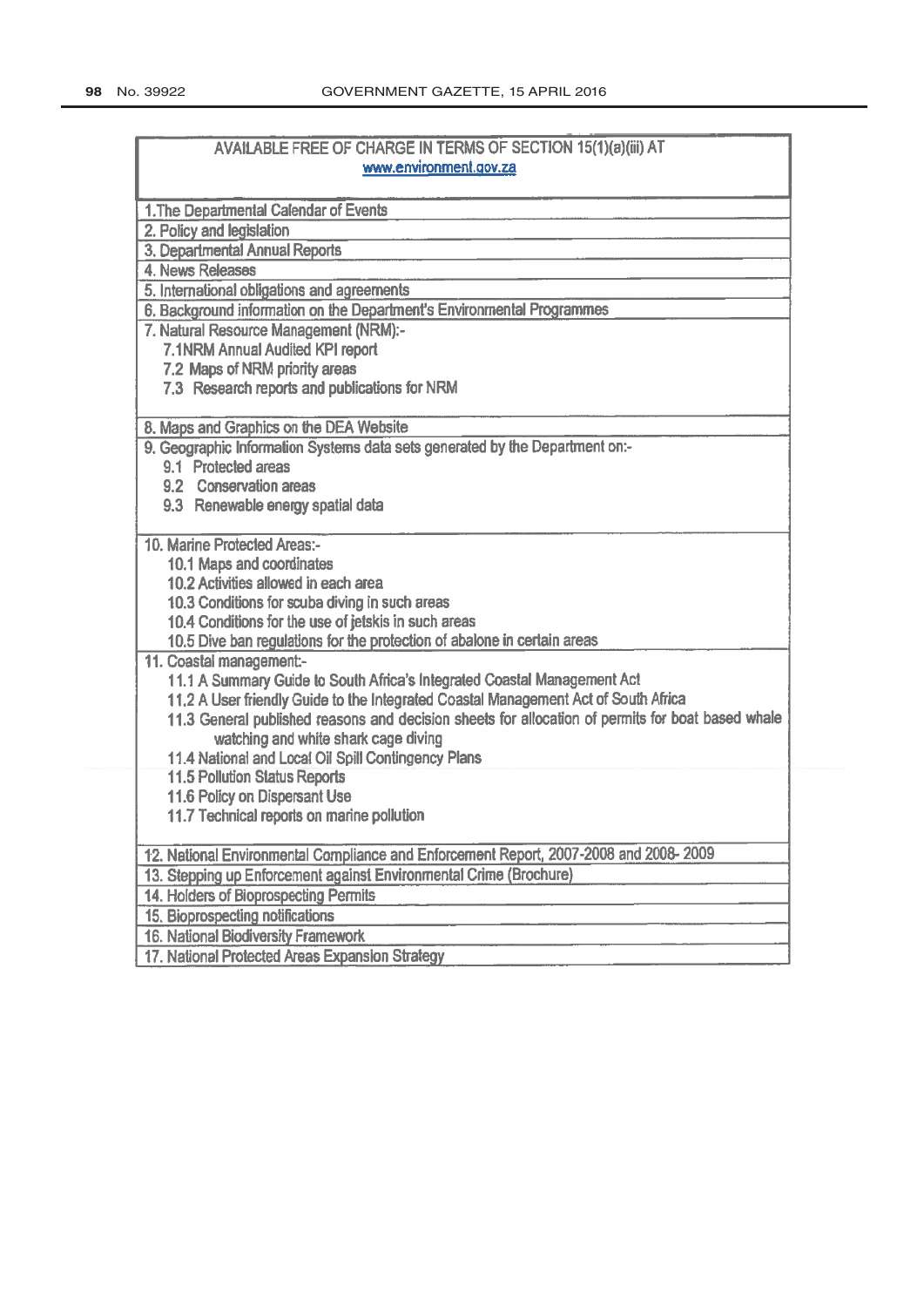18. Guideline regarding the Determination of Bioregions and the Preparation of and Publication of **Bioregional Plans** 19. Norms and Standards for Biodiversity Management Plans for Species 20. Annual Professional Hunting Statistics 21. Convention on International Trade in Endangered Species of Wild Fauna and Flora (CITES) Annual Report 22. Integrated Environmental Management: Information Series 23. Integrated Environmental Management: Guideline Series 24. List of waste management activities requiring licensing 25. Database of licensed waste management activities in South Africa 26. Waste Information Today (Newsletter) 27. National Environment Management: Waste Act (59/2008: National Waste Management Strategy. GN 35306, 4 May 2012 28. National Environment Management: Waste Act (59/2008): National Policy on Thermal Treatment of General and Hazardous Waste. GN 32439, 24 July 2011. 29. National Policy for the provision of basic refuse removal services to indigent households. GN 34385, 22 June 2011. 30. Environment Conservation Act (73/1989): Plastic carrier Bags and plastic Flat Bags Regulations. GN 24839, 9 May 2003. 31. National Environment Management: Waste Act (59/2008): List of waste management activities that have, or are likely to have a detrimental effect on the environment.GN 37083 29 November 2013. 32. National Environmental Management: Waste Act (59/2008): National Domestic Waste Collection Standards. GN 33935, 21 January 2011. 33. National Environment Management: Waste Act (59/2008): National norms and standards for disposal of waste for landfill disposal. GN 36784, 23 August 2013. 34. National Environment Management: Waste Act (59/2008): National norm and standards for the assessment of waste for landfill disposal. GN 36784, 23 August 2013. 35. National Environment Management: Waste Act (59/2008): National Standards extraction, flaring and recovery of landfill gas. GN 37086, 29 November 2013. 36. National Environment Management: Waste Act (59/2008): National Standards for the scrapping or recovery of motor vehicles. GN 37087, 29 November 2013. 37. National Environment Management: Waste Act (59/2008): National norms and standards for the storage of waste. GN 37088, 29 November 2013. 38. National Environment Management: Waste Act (59/2008): Approval of an integrated Industry Waste Tyre Management Plan of the Recycling Economic Development Initiative of South Africa. GN 35927, 30 November 2012. 39. Municipal Waste Sector Plan. GN 35206, 30 May 2012. 40. National Climate Change Response White Paper 41. National Environmental Management: Air Quality Act (39/2004): Amendment to the 2007 National Framework for Air Quality Management in the Republic of South Africa 42. List of publications: Chemicals and Waste Management 43. Regulations regarding fees for the provision of Aviation Meteorological Services 44. Supply Chain Policy 45. Bid Adjudication Committee Policy